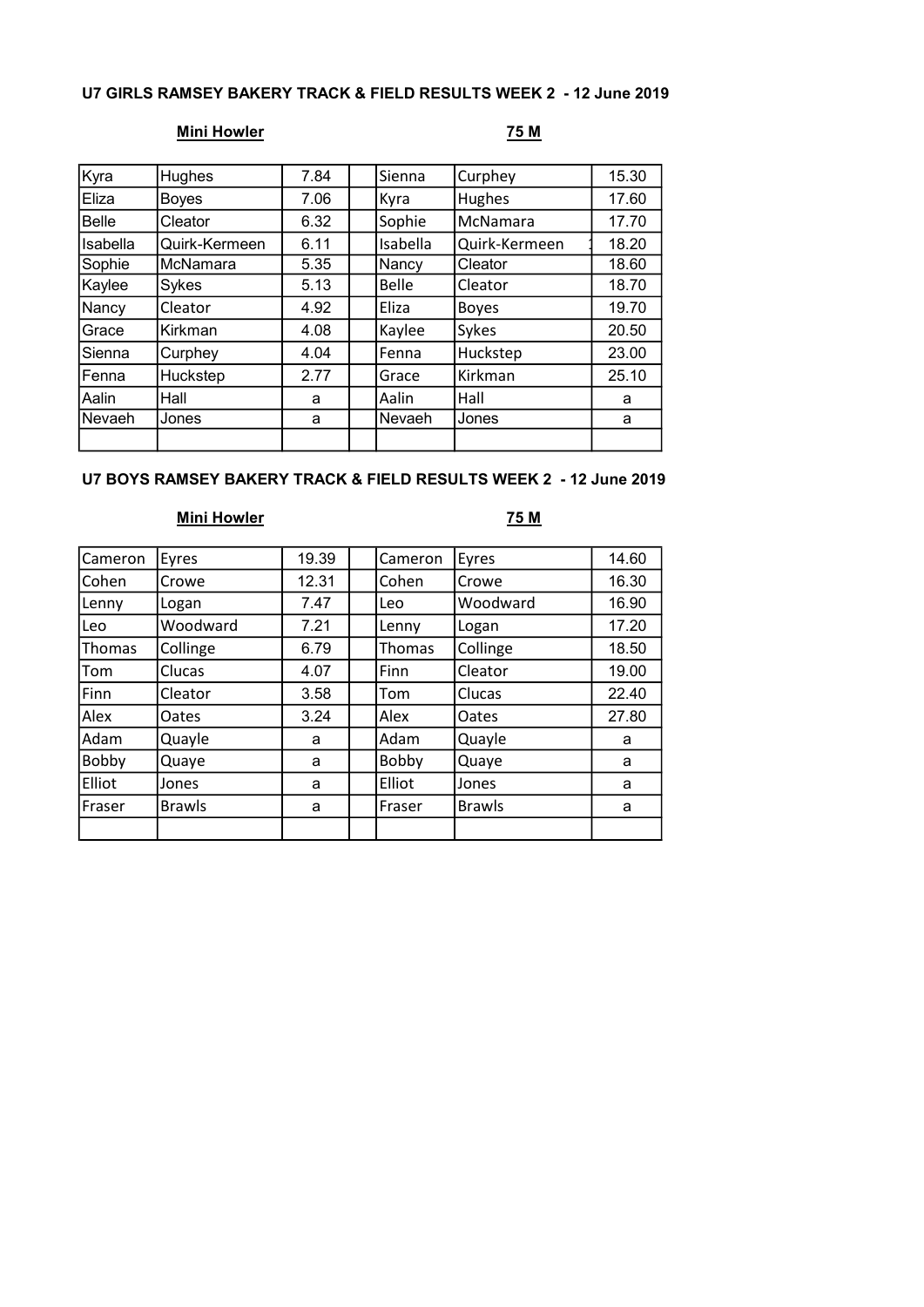## U9 GIRLS RAMSEY BAKERY TRACK & FIELD RESULTS WEEK 2 - 12 June 2019

### 75 M THROWING THE HOWLER 150 M

| Issy    | Kennaugh     | 14.60 | Issy          | Kennaugh     | 10.30 | Issy          | Kennaugh      | $\overline{27.50}$ |
|---------|--------------|-------|---------------|--------------|-------|---------------|---------------|--------------------|
| Eleanor | Lyness       | 14.80 | <b>Bailey</b> | McMullan     | 9.80  | Eleanor       | Lyness        | 30.00              |
| Imogen  | Howard       | 15.10 | Evelyn        | King         | 9.00  | Lille         | Hope          | 30.40              |
| Evelyn  | King         | 15.30 | Lille         | Hope         | 9.00  | Imogen        | Howard        | 30.50              |
| Bailey  | McMullan     | 15.40 | Una           | Cleator      | 8.70  | Evelyn        | King          | 31.30              |
| Lille   | Hope         | 15.60 | Imogen        | Howard       | 7.75  | Erin          | Fox           | 31.60              |
| Erin    | Fox          | 15.90 | Matilda       | Davies       | 7.60  | Matilda       | <b>Davies</b> | 31.80              |
| Matilda | Davies       | 15.90 | Lily          | <b>Stark</b> | 7.45  | <b>Bailey</b> | McMullan      | 32.70              |
| Amora   | Cannon       | 16.50 | Amora         | Cannon       | 6.95  | Eva           | Scott         | 33.70              |
| Eva     | Scott        | 16.80 | Jessica       | Jelski       | 6.47  | Amora         | Cannon        | 33.90              |
| Una     | Cleator      | 17.00 | Erin          | Fox          | 6.25  | Lily          | <b>Stark</b>  | 35.00              |
| Lily    | <b>Stark</b> | 17.10 | Louisa        | Oates        | 5.92  | Una           | Cleator       | 37.60              |
| Jessica | Jelski       | 18.10 | Inara         | Huckstep     | 5.80  | Emily         | O'Donnell     | 38.50              |
| Emma    | Dorricott    | 18.50 | Emma          | Dorricott    | 5.65  | Jessica       | Jelski        | 39.00              |
| Louisa  | Oates        | 18.90 | Eva           | Scott        | 5.30  | Aalin         | Forgie        | 39.80              |
| Aalin   | Forgie       | 19.30 | Emily         | O'Donnell    | 5.23  | <b>Inara</b>  | Huckstep      | 41.10              |
| Inara   | Huckstep     | 19.30 | Eleanor       | Lyness       | 4.75  | Louisa        | Oates         | 42.20              |
| Emily   | O'Donnell    | 19.70 | Aalin         | Forgie       | 4.20  | Emma          | Dorricott     | 43.80              |
| Eva     | <b>Brew</b>  | a     | Eva           | Brew         | a     | Eva           | <b>Brew</b>   | a                  |
| Isobel  | Quirk        | a     | Isobel        | Quirk        | a     | <b>Isobel</b> | Quirk         | a                  |

### U9 BOYS RAMSEY BAKERY TRACK & FIELD RESULTS WEEK 1 - 22 May 2019

# 75 M THROWING THE HOWLER 150 M

| James   | Jelski           | 13.30  | Kaidan  | Stevens        | 20.81 | James   | Jelski           | 25.30 |
|---------|------------------|--------|---------|----------------|-------|---------|------------------|-------|
| Timothy | Perry            | 13.90  | James   | Jelski         | 18.86 | Timothy | Perry            | 26.20 |
| Kaidan  | Stevens          | 14.40  | Timothy | Perry          | 16.97 | Kaidan  | <b>Stevens</b>   | 28.00 |
| Merfyn  | Pritchard        | 14.50  | Max     | <b>Meadows</b> | 15.94 | Ollie   | Kennaugh         | 30.40 |
| Max     | <b>Meadows</b>   | 15.40  | Ollie   | Kennaugh       | 14.78 | Max     | <b>Meadows</b>   | 30.50 |
| Henry   | Kirkman          | 15.70  | Jack    | <b>Bullock</b> | 12.58 | Merfyn  | Pritchard        | 30.90 |
| Tobi    | Duncan           | 15.70  | Jacob   | Chestnut       | 11.88 | Jacob   | Chestnut         | 32.10 |
| Ollie   | Kennaugh         | 15.80  | Oliver  | Dow            | 11.37 | Jack    | <b>Bullock</b>   | 32.80 |
| Jacob   | Chestnut         | 15.90  | Henry   | Kirkman        | 10.65 | Henry   | Kirkman          | 34.00 |
| Joseph  | Collinge         | 16.20  | Gabriel | Huckstep       | 10.31 | Zinzan  | <b>Boyes</b>     | 34.20 |
| Jack    | <b>Bullock</b>   | 16.70l | Malachy | MCCrossan      | 10.02 | Joseph  | Collinge         | 35.10 |
| Zinzan  | Boyes            | 17.20  | Aaron   | Tosh           | 8.93  | Malachy | <b>MCCrossan</b> | 35.20 |
| Oliver  | Dow              | 17.60  | Merfyn  | Pritchard      | 8.50  | Aaron   | Tosh             | 36.00 |
| Gabriel | Huckstep         | 17.70  | Tobi    | Duncan         | 7.95  | Tobi    | Duncan           | 36.20 |
| Malachy | <b>MCCrossan</b> | 18.30  | Zinzan  | Boyes          | 7.52  | Gabriel | Huckstep         | 37.00 |
| Aaron   | Tosh             | 19.60  | Joseph  | Collinge       | 6.70  | Oliver  | Dow              | 38.00 |
| Harrie  | Swales           | a      | Harrie  | <b>Swales</b>  | a     | Harrie  | <b>Swales</b>    | a     |
| Orry    | Teare            | a      | Orry    | Teare          | a     | Orry    | Teare            | a     |